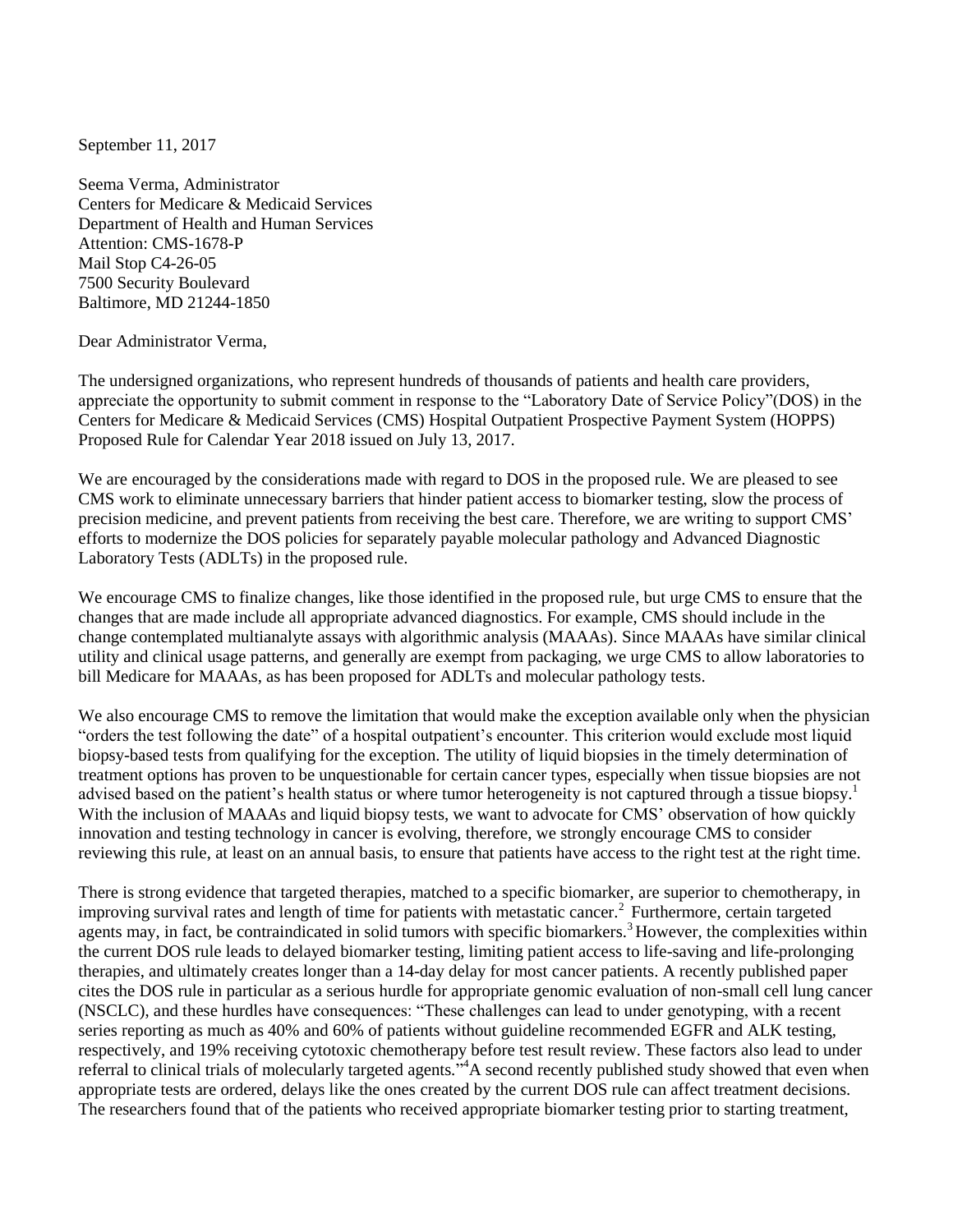79% of EGFR-positive patients and 94% of ALK-positive patients received the appropriate targeted therapy. In contrast, of the patients who did not receive their EGFR or ALK positive diagnoses until four or more weeks had elapsed, only 41% of EGFR-positive patients and 65% of ALK-positive patients received an appropriate targeted therapy during their first line treatment.<sup>5</sup>

In addition to the complexities that the current DOS rule brings to the delay in testing and treatment, it also can create great stress and unnecessary burden for patients facing a short life span and terminal diagnosis. In a recently published study on the increase in time to initiating cancer therapy and association with worsened survival, it was reported that "[t]ime to treatment initiation (TTI) has lengthened significantly over recent years, associated with multiple factors. Increase in TTI is associated with substantial increase in mortality ranging from 0.5-3.2% per week of delay in curative settings such as early-stage breast, lung and pancreas cancers."<sup>6</sup> Simplifying access to biomarker testing to shorten TTI, even in early-stage cancer patients, could have a significant impact on those mortality rates by increasing access to adjuvant treatments or adjuvant clinical trials with targeted therapies.

We are grateful for the opportunity to comment on the changes to the Laboratory Date of Service Policy in the proposed rule. Once again, we encourage CMS to finalize these proposed changes, but with additional modifications, and specifically urge CMS to include MAAAs and to amend the criterion about when a test is ordered. We likewise urge CMS to continue to evaluate this policy at least annually to ensure that it does not remain a barrier to patient access to the right test at the right time.

Thank you for your attention to this very important matter.

Sincerely,

American Lung Association Association of Community Cancer Centers Caring Ambassadors Program, Inc. Citizens for Radioactive Radon Reduction Fight Colorectal Cancer Free ME from Lung Cancer Friends of Cancer Research International Association for the Study of Lung Cancer (IASLC) LiveLung (Dusty Joy Foundation) Lung Cancer Alliance Lung Cancer Research Council .ORG LUNGevity Foundation Upstage Lung Cancer

## **REFERENCES**:

- <span id="page-1-0"></span>1. Siravegna G, Marsoni S, Siena S, Bardelli A. Integrating liquid biopsies into the management of cancer. *Nature reviews. Clinical oncology.* Sep 2017;14(9):531-548.
- <span id="page-1-1"></span>2. Haslem DS, Van Norman SB, Fulde G, et al. A Retrospective Analysis of Precision Medicine Outcomes in Patients With Advanced Cancer Reveals Improved Progression-Free Survival Without Increased Health Care Costs. *Journal of oncology practice.* Sep 06 2016.